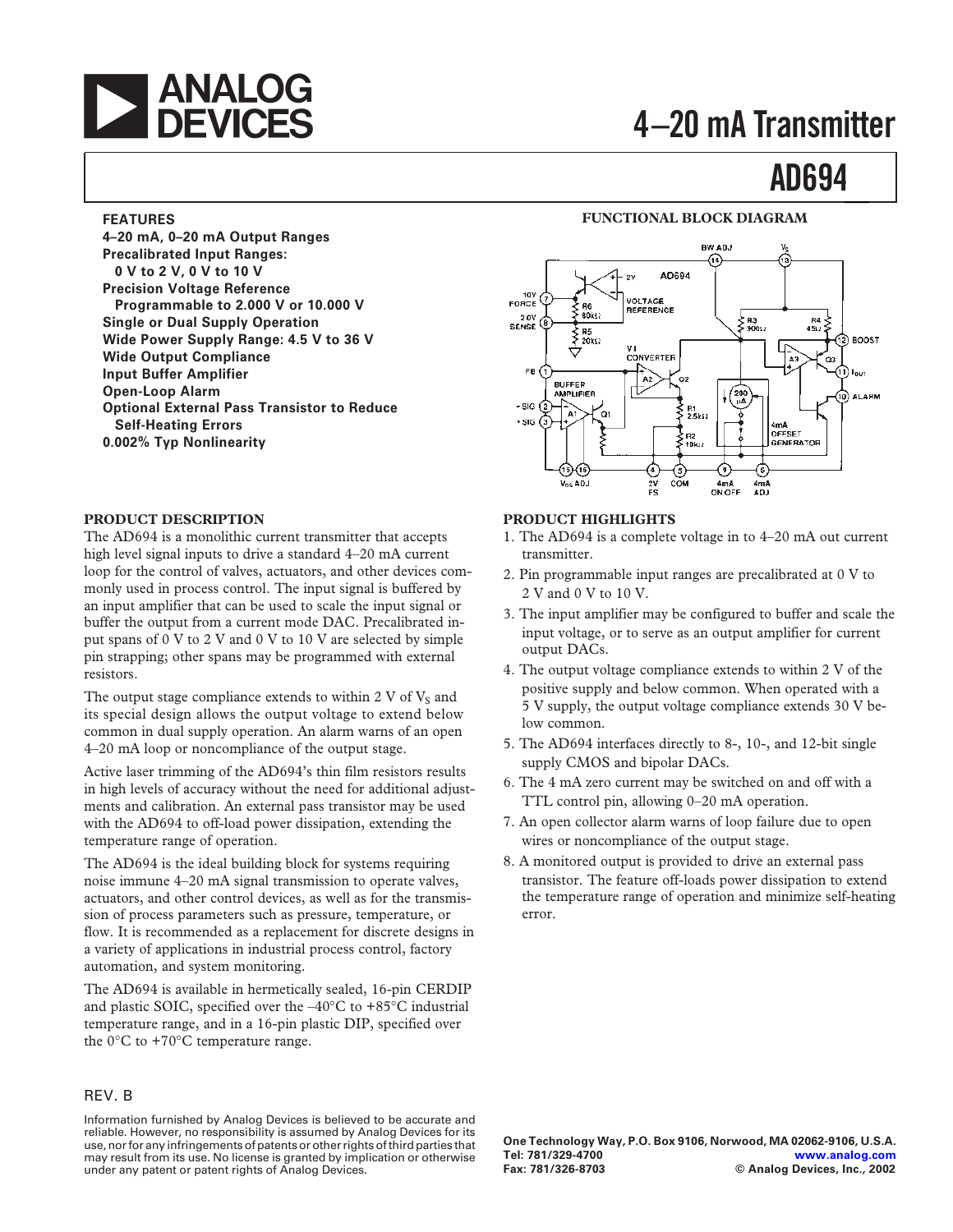# **AD694\* Product Page Quick Links**

Last Content Update: 11/01/2016

## [Comparable Parts](http://www.analog.com/parametricsearch/en/11080?doc=ad694.pdf&p0=1&lsrc=pst)<sup>[1]</sup>

View a parametric search of comparable parts

# [Documentation](http://www.analog.com/ad694/documentation?doc=ad694.pdf&p0=1&lsrc=doc)<sup>[C]</sup>

#### **Data Sheet**

• AD694: 4 - 20 mA Transmitter Data Sheet

#### **Technical Books**

• A Designer's Guide to Instrumentation Amplifiers, 3rd Edition, 2006

## [Reference Materials](http://www.analog.com/ad694/referencematerials?doc=ad694.pdf&p0=1&lsrc=rm)<sup>ID</sup>

#### **Technical Articles**

- Auto-Zero Amplifiers
- High-performance Adder Uses Instrumentation Amplifiers

# [Design Resources](http://www.analog.com/ad694/designsources?doc=ad694.pdf&p0=1&lsrc=dr)<sup>[D]</sup>

- AD694 Material Declaration
- PCN-PDN Information
- Quality And Reliability
- Symbols and Footprints

### [Discussions](http://www.analog.com/ad694/discussions?doc=ad694.pdf&p0=1&lsrc=disc)  $\Box$

View all AD694 EngineerZone Discussions

### [Sample and Buy](http://www.analog.com/ad694/sampleandbuy?doc=ad694.pdf&p0=1&lsrc=sb)  $\Box$

Visit the product page to see pricing options

## [Technical Support](http://www.analog.com/support/technical-support.html?doc=ad694.pdf&p0=1&lsrc=techs)<sup>[]</sup>

Submit a technical question or find your regional support number

<sup>\*</sup> This page was dynamically generated by Analog Devices, Inc. and inserted into this data sheet. Note: Dynamic changes to the content on this page does not constitute a change to the revision number of the product data sheet. This content may be frequently modified.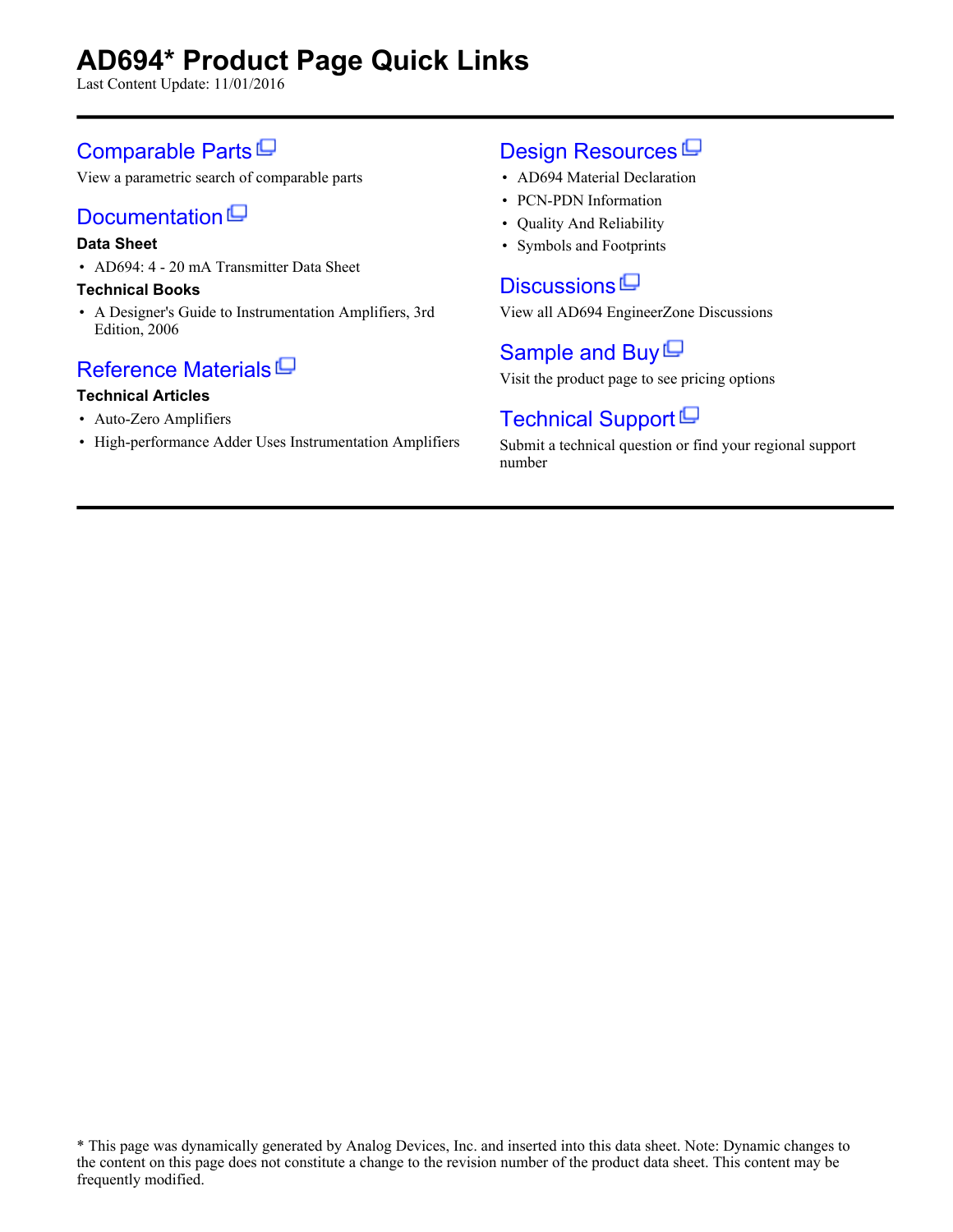# $\bf{AD694{\rm -}SPECIFICATIONS}$  ( $@+25^\circ C, R_L=250\ \Omega,$  and  $V_s=+24\ V,$  unless otherwise noted.)

| Model                                                                                                                                                                                                                                                                        | AD694JN/AQ/AR                                                |                                                              | AD694BQ/BR                                     |                                                |                                                                  |                                                            |                                                                                                                      |
|------------------------------------------------------------------------------------------------------------------------------------------------------------------------------------------------------------------------------------------------------------------------------|--------------------------------------------------------------|--------------------------------------------------------------|------------------------------------------------|------------------------------------------------|------------------------------------------------------------------|------------------------------------------------------------|----------------------------------------------------------------------------------------------------------------------|
|                                                                                                                                                                                                                                                                              | Min                                                          | Typ                                                          | <b>Max</b>                                     | Min                                            | Typ                                                              | <b>Max</b>                                                 | Unit                                                                                                                 |
| <b>INPUT CHARACTERISTICS</b><br>Input Voltage Range<br>Input Bias Current                                                                                                                                                                                                    | $-0.2$                                                       | $V_S - 2.0 V$ $V_S - 2.5 V$ -0.2                             |                                                |                                                |                                                                  | $V_S - 2.0 V$ $V_S - 2.5 V V$                              |                                                                                                                      |
| Either Input, $\rm T_{MIN}$ to $\rm T_{MAX}$<br>Offset Current, $T_{MIN}$ to $T_{MAX}$                                                                                                                                                                                       |                                                              | 1.5<br>±0.1                                                  | 5<br>±1                                        |                                                | 1.5<br>$\pm 0.1$                                                 | 5<br>±1                                                    | nA<br>nA                                                                                                             |
| Offset Current Drift<br>Input Impedance                                                                                                                                                                                                                                      | 5                                                            | ±1.0                                                         | ±5.0                                           | 5                                              | $\pm 1.0$                                                        | ±5.0                                                       | pA/°C<br>$M\Omega$                                                                                                   |
| OUTPUT CHARACTERISTICS<br><b>Operating Current Range</b><br>Specified Performance<br>Output Voltage Compliance<br>Output Impedance, 4-20 mA<br>Current Limit ( $@ 2 \times FS$ Overdrive<br><b>Slew Rate</b>                                                                 | $\mathbf{0}$<br>$\overline{4}$<br>$V_S - 36 V$<br>40.0<br>24 | 50.0<br>1.3                                                  | 23<br>20<br>$V_S - 2V$<br>44                   | $\mathbf{0}$<br>4<br>$V_S$ -36 V<br>40.0<br>24 | 50.0<br>1.3                                                      | 23<br>20<br>$V_S$ 2 V<br>44                                | mA<br>mA<br>$\mathbf V$<br>$M\Omega$<br>mA<br>mA/µs                                                                  |
| SPAN AND ZERO ACCURACY <sup>1</sup><br>4 mA Offset Error $@$ 0 V Input <sup>2</sup><br>Error from 4.000 mA, 4 mA On<br>Error from 0.000 mA, 4 mA Off<br>$T_{MIN}$ to $T_{MAX}$<br>vs. Supply (2 V Span/10 V Span)<br>Trim Range, 4 mA Zero                                   | $\mathbf{0}$<br>2.0                                          | $\pm 10$<br>$+10$<br>±10<br>0.3/0.05                         | ±20<br>$+20$<br>±40<br>0.8/0.4<br>4.8          | $\mathbf{0}$<br>2.0                            | ±5<br>$+5$<br>±5<br>0.3/0.05                                     | ±10<br>$+10$<br>±20<br>0.8/0.4<br>4.8                      | μA<br>μA<br>μA<br>$\mu A/V$<br>mA                                                                                    |
| Span<br>Nominal Transfer Function<br>Input $FS = 2 V$<br>Input $FS = 10 V$<br>Transfer Function Error from Nom,<br>Input $FS = 2 V$ , 10 V<br>$T_{MIN}$ to $T_{MAX}$<br>vs. Supply<br>Nonlinearity <sup>3</sup><br>4 mA On: Max Pin 9 Voltage<br>4 mA Off: Min Pin 9 Voltage | 3.0                                                          | 8.0<br>1.6<br>±0.1<br>±0.002<br>$\pm 0.001$<br>±0.005<br>2.5 | $\pm 0.3$<br>±0.005<br>±0.005<br>±0.015<br>0.8 | 3.0                                            | 8.0<br>1.6<br>$\pm 0.05$<br>± 0.001<br>± 0.001<br>± 0.001<br>2.5 | $\pm 0.15$<br>±0.0025<br>$\pm 0.005$<br>$\pm 0.005$<br>0.8 | mA/V<br>mA/V<br>% of Span<br>% of Span/°C<br>% of Span/V<br>% of Span<br>$\boldsymbol{\mathrm{V}}$<br>$\overline{V}$ |
| <b>VOLTAGE REFERENCE</b><br>Output Voltage: 10 V Reference<br>Output Voltage: 2 V Reference<br>$T_{\text{MIN}}$ to $T_{\text{MAX}}^4$<br>vs. Load, $V_{REF}$ = 2 V, 10 V<br>vs. Supply, $V_{REF}$ = 2 V, 10 V<br>Output Current<br>Source<br>Sink                            | 9.960<br>1.992<br>5                                          | 10.000<br>2.000<br>30<br>0.15<br>± 0.001<br>$0.2\,$          | 10.040<br>2.008<br>50<br>0.50<br>$\pm 0.005$   | 9.980<br>1.996<br>5                            | 10.000<br>2.000<br>20<br>0.15<br>± 0.001<br>$0.2\,$              | 10.020<br>2.004<br>30<br>0.50<br>±0.005                    | $\ensuremath{\mathbf{V}}$<br>$\overline{V}$<br>$ppm$ /°C<br>mV/mA<br>$\% / \mathrm{V}$<br>mA<br>mA                   |
| ALARM CHARACTERISTICS<br>$V_{CE(SAT)} @ 2.5 mA$<br>Leakage Current<br>Alarm Pin Current (Pin 10)                                                                                                                                                                             |                                                              | 0.35<br>20                                                   | ±1                                             |                                                | 0.35<br>20                                                       | ±1                                                         | $\ensuremath{\text{V}}$<br>μA<br>mA                                                                                  |
| POWER REQUIREMENTS<br>Specified Performance<br><b>Operating Range</b>                                                                                                                                                                                                        |                                                              | 24                                                           |                                                |                                                | 24                                                               |                                                            | V                                                                                                                    |
| 2 V FS, $V_{REF}$ = 2 V<br>2 V, 10 V FS, $V_{REF}$ = 2 V, 10 V<br>Quiescent Current, 4 mA Off                                                                                                                                                                                | 4.5<br>12.5                                                  | 1.5                                                          | 36<br>36<br>2.0                                | 4.5<br>12.5                                    | 1.5                                                              | 36<br>36<br>2.0                                            | V<br>$\mathbf V$<br>mA                                                                                               |
| TEMPERATURE RANGE<br>Specified Performance <sup>5</sup> AD694AQ/BQ/AR/BR<br>AD694JN                                                                                                                                                                                          | $-40$<br>$\overline{0}$                                      |                                                              | $+85$<br>$+70$                                 | $-40$<br>$\overline{0}$                        |                                                                  | $+85$<br>$+70$                                             | $\rm ^{\circ}C$<br>$^{\circ}{\rm C}$                                                                                 |
| Operating<br>AD694AQ/BQ/AR/BR<br>AD694JN                                                                                                                                                                                                                                     | $-55$<br>$-40$                                               |                                                              | $+125$<br>$+85$                                | $-55$<br>$-40$                                 |                                                                  | $+125$<br>$+85$                                            | $^{\circ}{\rm C}$<br>$^{\circ}{\rm C}$                                                                               |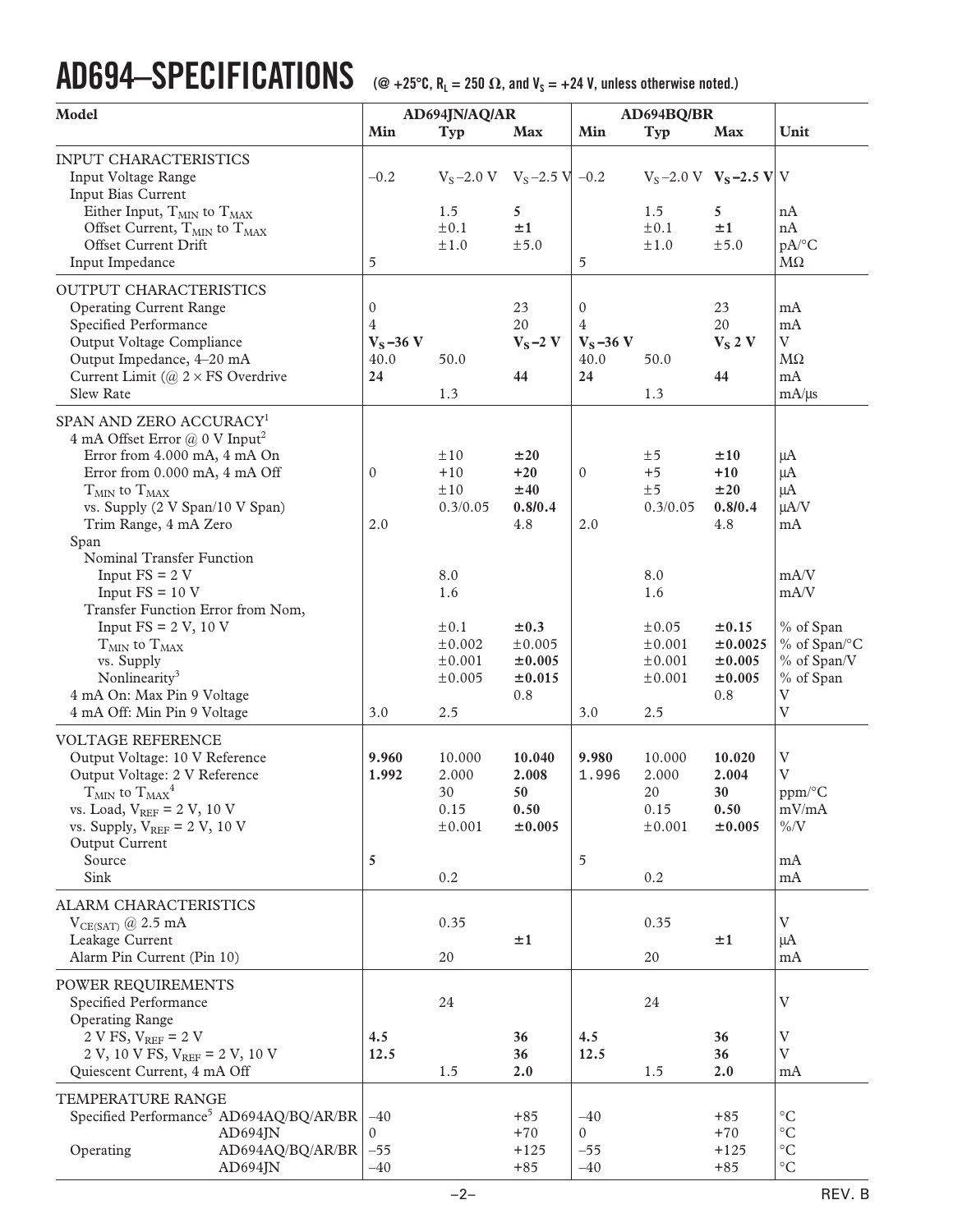| Model                                          | AD694JN/AQ/AR |             | AD694BO/BR |                           |           |            |             |
|------------------------------------------------|---------------|-------------|------------|---------------------------|-----------|------------|-------------|
|                                                | Min           | Typ         | <b>Max</b> | Min                       | Typ       | <b>Max</b> | Unit        |
| <b>BUFFER AMPLIFIER<sup>6</sup></b>            |               |             |            |                           |           |            |             |
| Input Offset Voltage                           |               |             |            |                           |           |            |             |
| Initial Offset                                 |               | $\pm 150$   | ±500       |                           | ±50       | ±500       | $\mu$ V     |
| $T_{MN}$ to $T_{MAX}$                          |               | ±2          | $\pm 3$    |                           | $\pm 2$   | $\pm 3$    | $\mu$ V/°C  |
| vs. Supply                                     | 80            | 90          |            | 80                        | 90        |            | dB          |
| vs. Common Mode                                | 80            | 90          |            | 80                        | 90        |            | dB          |
| Trim Range                                     | ±2.5          | $\pm 4.0$   |            | $\pm 2.5$                 | $\pm 4.0$ |            | mV          |
| <b>Frequency Response</b>                      |               |             |            |                           |           |            |             |
| Unity Gain, Small Signal                       |               | 300         |            |                           | 300       |            | kHz         |
| Input Voltage Noise (0.1 Hz to 10 Hz)          |               | 2           |            |                           | 2         |            | $\mu V$ p-p |
| Open-Loop Gain                                 |               |             |            |                           |           |            |             |
| $V_O$ = +10 V, $R_I \ge 10$ kΩ                 |               | 50          |            |                           | 50        |            | V/mV        |
| Output Voltage $\omega$ Pin 1, FB <sup>1</sup> |               |             |            |                           |           |            |             |
| Minimum Output Voltage                         |               | 1.0         | 10         |                           | 1.0       | 10         | mV          |
| Maximum Output Voltage                         | $V_s - 2.5 V$ | $V_s - 2 V$ |            | $V_s - 2.5 V$ $V_s - 2 V$ |           |            | V           |

**NOTES** 

<sup>1</sup>The single supply op amps of the AD694, lacking pull down current, may not reach 0.000 V at their outputs. For this reason, span, offset, and nonlinearity are specified with the input amplifiers operating in their linear range. The input voltage used for the tests is 5 mV to 2 V and 5 mV to 10 V for the two precalibrated input ranges. Span and zero accuracy are tested with the buffer amplifier configured as a follower.

2 Offset at 4 mA out and 0 mA out are extrapolated to 0.000 V input from measurements made at 5 mV and at full scale. See Note 1.

3 Nonlinearity is specified as the maximum deviation of the output, as a % of span, from a straight line drawn through the endpoints of the transfer function. 4 Voltage reference drift guaranteed by the Box Method. The voltage reference output over temperature will fall inside of a box whose length is determined by the temperature range and whose height is determined by the maximum temperature coefficient multiplied by the temperature span in degrees C.

5 Devices tested at these temperatures with a pass transistor. Allowable temperature range of operation is dependent upon internal power dissipation. Absolute maximum junction and case temperature should not be exceeded. See section: "Power Dissipation Considerations."

6 Buffer amplifier specs for reference. Buffer amplifier offset and drift already included in Span and Zero accuracy specs above.

Specifications subject to change without notice.

Specifications shown in **boldface** are tested on all production units at final electrical test. Results from those tests are used to calculate outgoing quality levels. All min and max specifications are guaranteed, although only those shown in **boldface** are tested on all production units.

#### **ABSOLUTE MAXIMUM RATINGS**

| Input Voltage, (Either Input Pin 2 or 3) $\ldots$ -0.3 V to +36 V       |
|-------------------------------------------------------------------------|
| Reference Short Circuit to Common  Indefinite                           |
|                                                                         |
|                                                                         |
|                                                                         |
| Storage Temperature Range                                               |
|                                                                         |
|                                                                         |
| Lead Temperature, 10 sec Soldering $\ldots \ldots \ldots \ldots$ 300 °C |
| Maximum Junction Temperature  150°C                                     |
| Maximum Case Temperature                                                |
|                                                                         |
|                                                                         |
|                                                                         |

| <b>Thermal Characteristics:</b> |  |
|---------------------------------|--|
|                                 |  |
|                                 |  |

| Plastic (N) Package: $\theta_{\text{IC}} = 50^{\circ}$ C/Watt        |                                       |
|----------------------------------------------------------------------|---------------------------------------|
|                                                                      | $\theta_{CA}$ (Still Air) = 85°C/Watt |
| Cerdip (Q) Package: $\theta_{\text{IC}} = 30^{\circ}$ C/Watt         |                                       |
|                                                                      | $\theta_{CA}$ (Still Air) = 70°C/Watt |
| Plastic (R) Package: $\theta_{\text{IC}} = 27^{\circ} \text{C/Watt}$ |                                       |
|                                                                      | $\theta_{CA}$ (Still Air) = 73°C/Watt |

#### **ESD Susceptibility**

All pins are rated for a minimum of 4000 V protection, except for Pins 2, 3 and 9 which are rated to survive a minimum of 1500 V. ESD testing conforms to Human Body Model. Always practice ESD prevention.

No pin, other than  $I_{\text{OUT}}(11)$  and  $\pm \text{Sig}(2)$ , (3) as noted, may be permitted to become more negative than Com (5). No pin may be permitted to become more positive than  $V<sub>S</sub>$  (13).

#### **PIN CONFIGURATION (N, R, Q PACKAGE)**



| <b>ORDERING GUIDE</b> |  |
|-----------------------|--|
|-----------------------|--|

| Model       | <b>Temperature</b><br>Range        | Package<br>Option* |  |
|-------------|------------------------------------|--------------------|--|
| $AD694$ $N$ | $0^{\circ}$ C to $70^{\circ}$ C    | $N-16$             |  |
| AD694AQ     | $-40^{\circ}$ C to $+85^{\circ}$ C | $O-16$             |  |
| AD694AR     | $-40^{\circ}$ C to $+85^{\circ}$ C | $R-16$             |  |
| AD694BQ     | $-40^{\circ}$ C to $+85^{\circ}$ C | $O-16$             |  |
| AD694BR     | $-40^{\circ}$ C to $+85^{\circ}$ C | $R-16$             |  |
|             |                                    |                    |  |

 $*N =$  Plastic DIP;  $Q =$  CERDIP,  $R =$  SOIC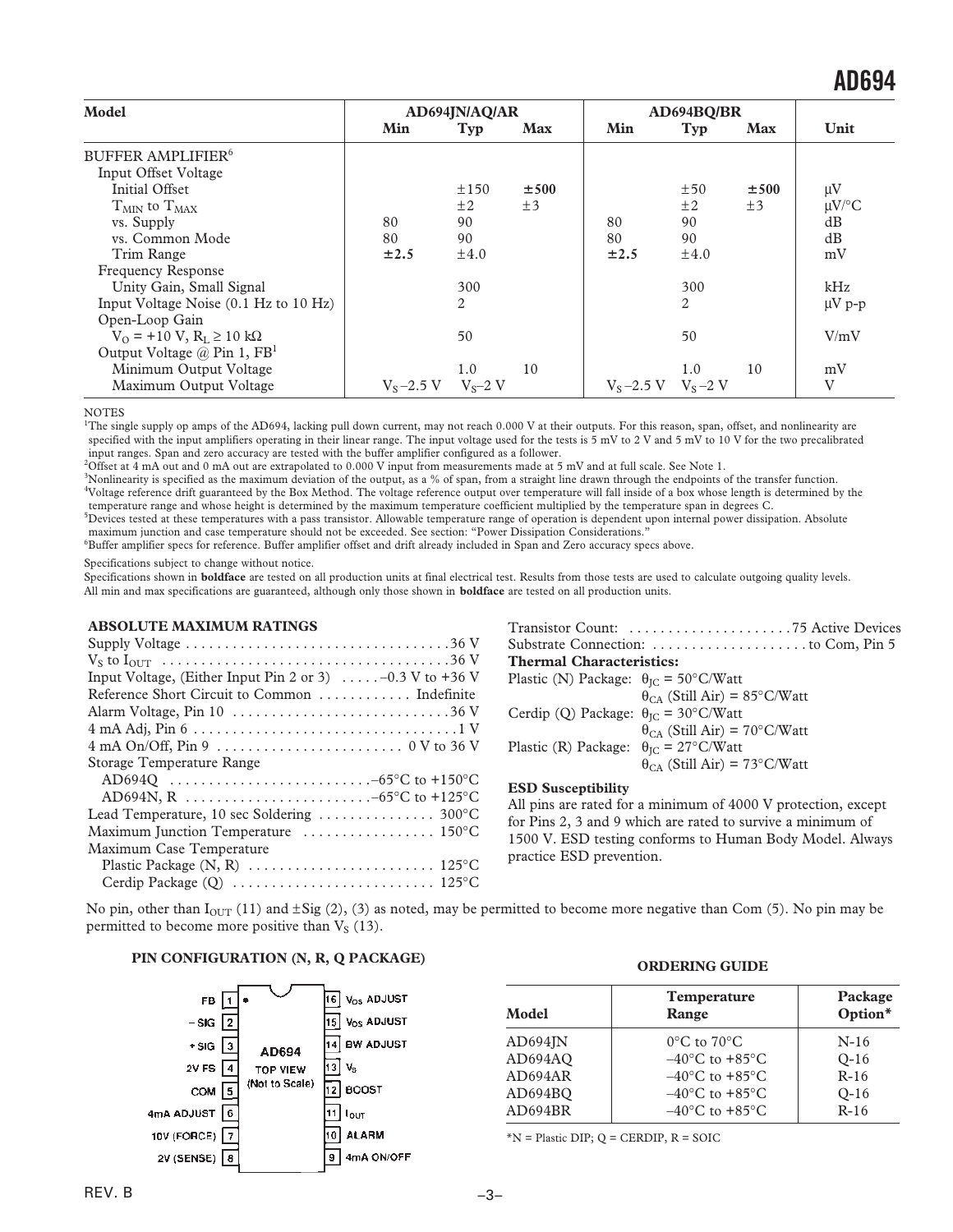

Typical Minimum Supply Voltage vs. Temperature for 2 V and 10 V Full Scale





#### **FUNCTIONAL DESCRIPTION**

The operation of the AD694 can best be understood by dividing the circuit into three functional parts (see Figure 1). First, a single supply input amplifier buffers the high level, single-ended input signal. The buffer amplifier drives the second section, a voltage to current (V/I) converter, that makes a 0 to 16 mA signal dependent current.



The third section, a voltage reference and offset generator, is responsible for providing the 4 mA offset current signal.

#### **BUFFER AMPLIFIER**

The buffer amplifier is a single supply amplifier that may be used as a unity gain buffer, an output amplifier for a current output DAC, or as a gain block to amplify low level signals. The amplifier's PNP input stage has a common-mode range that extends from a few hundred mV below ground to within 2.5 V of  $V<sub>S</sub>$ . The Class A output of the amplifier appears at Pin 1 (FB). The output range extends from about 1 mV above common to within 2.5 V of  $V_s$  when the amplifier is operated as a follower. The amplifier can source a maximum load of  $5 \text{ k}\Omega$ , but can sink only as much as its internal 10 kΩ pulldown resistor allows.

#### **V/I CONVERTER**

The ground referenced, input signal from the buffer amplifier is converted to a 0 to 0.8 mA current by A2 and level shifted to the positive supply. A current mirror then multiplies this signal by a factor of 20 to make the signal current of 0 to 16 mA. This technique allows the output stage to drive a load to within 2 V of the positive supply  $(V<sub>S</sub>)$ . Amplifier A2 forces the voltage at Pin 1 across resistors R1 and R2 by driving the Darlington transistor, Q2. The high gain Darlington transmits the resistor current to its collector and to R3 (900 Ω). A3 forces the level shifted signal across the 45  $\Omega$  resistor to get a current gain of 20. The transfer function of the V/I stage is therefore:

$$
I_{OUT} = 20 \times V_{PIN1} / (R1 + R2)
$$

resulting in a 0-16 mA output swing for a 0–10 V input. Tying Pin 4 (2 V FS) to ground shorts out R2 and results in a 2 V full-scale input for a 16 mA output span.

The output stage of the V/I converter is of a unique design that allows the  $I<sub>OUT</sub>$  pin to drive a load below the common (substrate) potential of the device. The output transistor can always drive a load to a point 36 V below the positive supply  $(V<sub>S</sub>)$ . An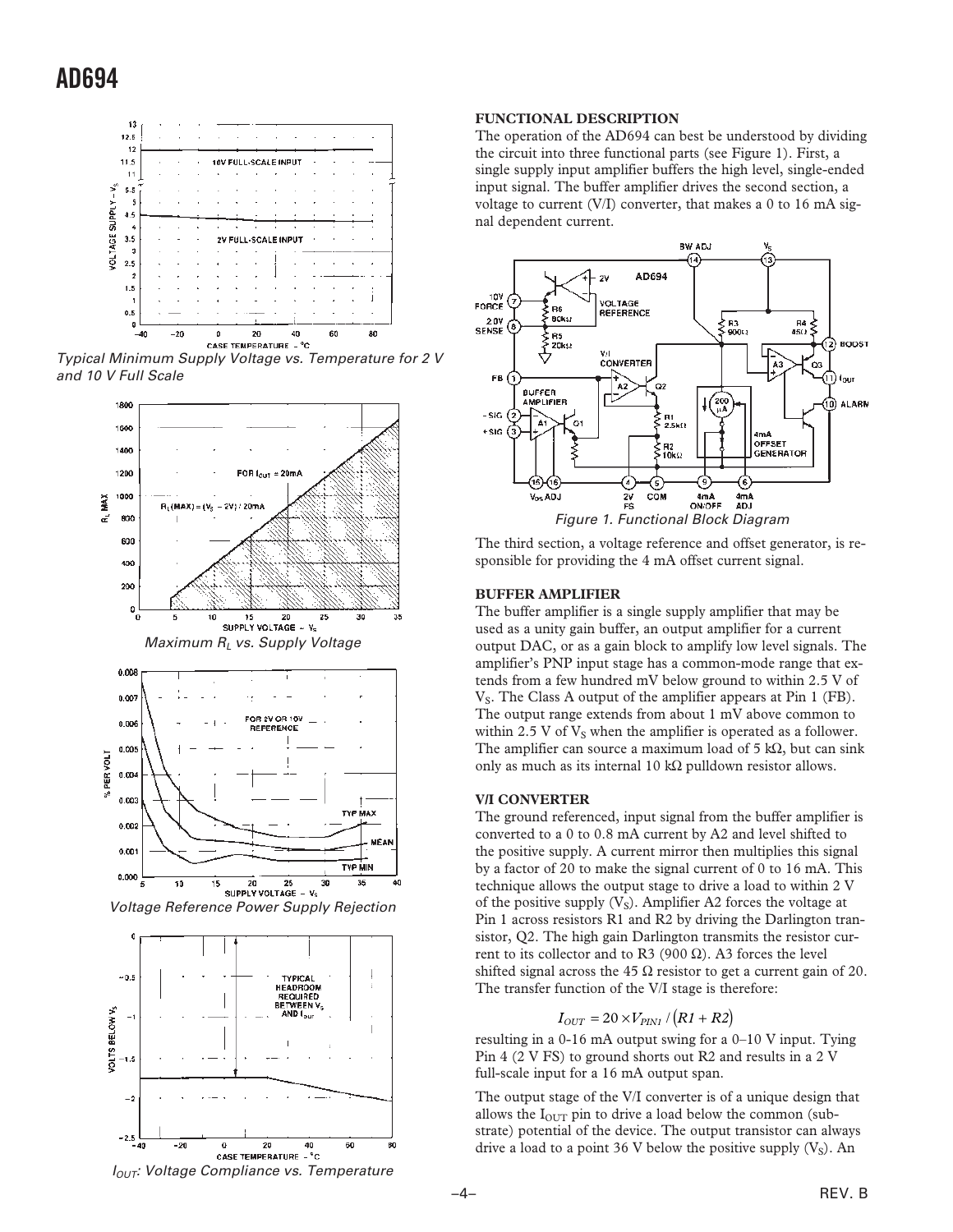optional NPN pass transistor can be added to transfer most of the power dissipation off-chip, to extend the temperature range of operation.

The output stage is current-limited at approximately 38 mA to protect the output from an overdrive at its inputs. The V/I will allow linear operation to approximately 24 mA. The V/I converter also has an open collector alarm (Pin 10) which warns of open-circuit condition at the  $I<sub>OUT</sub>$  pin or of attempts to drive the output to a voltage greater than  $V_S - 2 V$ .

#### **4 mA OFFSET GENERATOR**

This circuit converts a constant voltage from the voltage reference to a constant current of approximately 200 µA. This current is summed with the signal current at Pin 14 (BW Adjust), to result in a constant 4 mA offset current at  $I<sub>OUT</sub>$ . The 4 mA Adj (Pin 6) allows the offset current to be adjusted to any current in the range of 2 mA to 4.8 mA. Pin 9 (4 mA On/Off) can shut off the offset current completely if it is lifted to 3.0 V or more, allowing 0 to 20 mA operation of the AD694. In normal 4–20 mA operation, Pin 9 is connected to ground.

#### **VOLTAGE REFERENCE**

A 2 V or 10 V voltage reference is available for user applications, selectable by pin-strapping. The 10 V option is available for supply voltages greater than 12.5 V, the 2 V output is available over the whole 4.5 V to 36 V power supply range. The reference can source up to 5 mA for user applications. A boost transistor can be added to increase the current drive capability of the 2 V mode.

#### **APPLYING THE AD694**

The AD694 can easily be connected for either dual or single supply operation, to operate from supplies as low as 4.5 V and as high as 36 V. The following sections describe the different connection configurations, as well as adjustment methods. Table I shows possible connection options.

**Table I. Precalibrated Ranges for the AD694**

| Input<br>Range | Output<br>Range | <b>Voltage</b><br>Reference | Min<br>$V_s$ | Pin 9            | Pin 4            | Pin 8 |
|----------------|-----------------|-----------------------------|--------------|------------------|------------------|-------|
| $0 - 2$ V      | $4-20$ mA       | 2 V                         | 4.5 V        | Pin 5            | Pin <sub>5</sub> | Pin 7 |
| $0 - 10$ V     | $4-20$ mA       | 2V                          | 12.5 V       | Pin <sub>5</sub> | Open             | Pin 7 |
| $0-2.5$ V      | $0 - 20$ mA     | 2 V                         | 5.0 V        | $>3$ V           | Pin <sub>5</sub> | Pin 7 |
| $0-12.5$ V     | $0 - 20$ mA     | 2V                          | 15.0 V       | $\geq$ 3 V       | Open             | Pin 7 |
| $0 - 2$ V      | $4 - 20$ mA     | 10 <sub>V</sub>             | 12.5 V       | Pin <sub>5</sub> | Pin <sub>5</sub> | Open  |
| $0 - 10$ V     | $4 - 20$ mA     | 10 <sub>V</sub>             | 12.5 V       | Pin 5            | Open             | Open  |
| $0 - 2.5$ V    | $0 - 20$ mA     | 10 <sub>V</sub>             | 12.5V        | $\geq$ 3 V       | Pin <sub>5</sub> | Open  |
| $0 - 12.5$ V   | $0 - 20$ mA     | 10 <sub>V</sub>             | 15.0 V       | $\geq$ 3 V       | Open             | Open  |

#### **BASIC CONNECTIONS: 12.5 V SINGLE-SUPPLY OPERATION WITH 10 V FS**

Figure 2 shows the minimal connections required for basic operation with a 12.5 V power supply, 10 V input span, 4–20 mA output span, and a 10 V voltage reference. The buffer amplifier is connected as a voltage follower to drive the V/I converter by connecting FB (Pin 1) to –Sig (Pin 2). 4 mA On/ Off (Pin 9) is tied to ground (Pin 5) to enable the 4 mA offset current. The AD694 can drive a maximum load  $R_I = [V_S - 2 V]$ /20 mA, thus the maximum load with a 12.5 V supply is 525  $\Omega$ .

#### **SELECTING A 2 V FULL-SCALE INPUT**

The 2 V full-scale option is selected by shorting Pin 4 (2 V FS) to Pin 5 (Common). The connection should be as short as possible; any parasitic resistance will affect the precalibrated span accuracy.

#### **SELECTING THE 2 V VOLTAGE REFERENCE**

The voltage reference is set to a 2 V output by shorting Pin 7 to Pin 8 (10 V Force to 2 V Sense). If desired, the 2 V reference can be set up for remote force and sense connection. Keep in mind that the 2 V Sense line carries a constant current of 100 µA that could cause an offset error over long wire runs. The 2 V reference option can be used with all supply voltages greater than 4.5 V.



Figure 2. Minimal Connections for 0 V to 10 V Single-Ended Input, 4–20 mA Output, 10 V Reference Output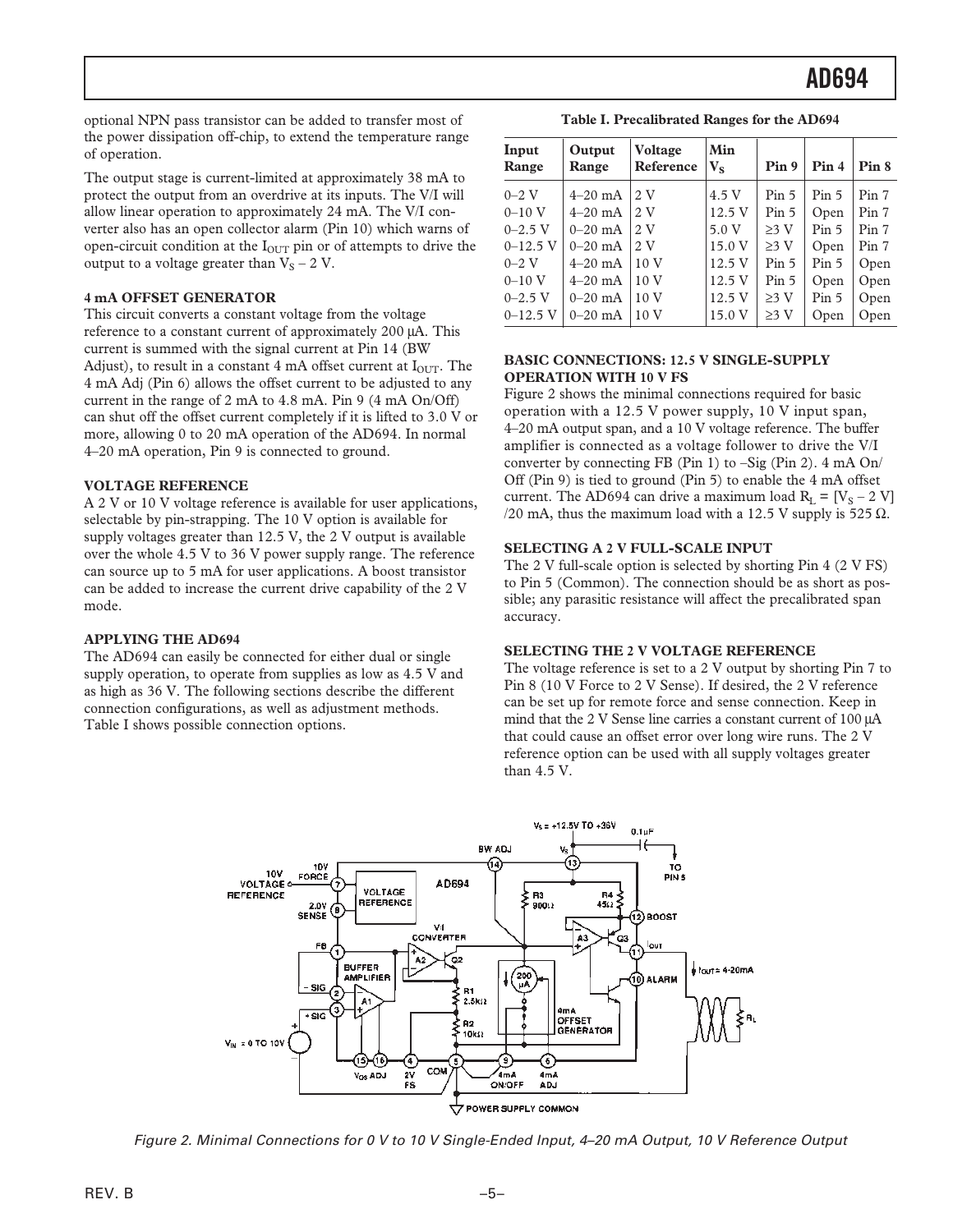An NPN boost transistor can be added in the 2 V mode to increase the current drive capability of the 2 V reference. The 10 V force pin is connected to the base of the NPN, and the NPN emitter is connected to the 2 V sense pin. The minimum V<sub>S</sub> Of the part increases by approximately 0.7 V.

#### **4.5 V SINGLE SUPPLY OPERATION**

For operation with a 4.5 V power supply, the input span and the voltage reference output must be reduced to give the amplifiers their required 2.5 V of headroom for operation. This is done by adjusting the AD694 for 2 V full-scale input, and a voltage reference output of 2 V as described above.

#### **GENERAL DESIGN GUIDELINES**

A 0.1 µF decoupling capacitor is recommended in all applications from  $V_S$  (Pin 13) to Com (Pin 5). Additional components may be required if the output load is nonresistive, see section on driving nonresistive loads. The buffer amplifier PNP inputs should not be brought more negative than –0.3 V from common, or they will begin to source large amounts of current. Input protection resistors must be added to the inputs if there is a danger of this occurring. The output of the buffer amplifier, Pin 1 (FB), is not short circuit protected. Shorting this pin to ground or  $V_S$  with a signal present on the amplifier may damage it. Input signals should not drive Pin 1 (FB) directly; always use the buffer amplifier to buffer input signals.

#### **DRIVING NONRESISTIVE LOADS**

The AD694 is designed to be stable when driving resistive loads. Adding a 0.01 µF capacitor from  $I_{\text{OUT}}$  (Pin 11) to Com (Pin 5), as shown in Figure 3, ensures the stability of the AD694 when driving inductive or poorly defined loads. This capacitor is recommended when there is any uncertainty as to the characteristics of the load.



Figure 3. Capacitor Utilized When Driving Nonresistive Loads; Protection Diodes Used When Driving Inductive Loads

Additional protection is recommended when driving inductive loads. Figure 3 shows two protective diodes, D1 and D2, added to protect against voltage spikes that may extend above  $V_S$  or below common that could damage the AD694. These diodes should be used in addition to the  $0.01 \mu$ F capacitor. When the optional NPN transistor is used, the capacitor and diodes should connect to the NPN emitter instead of Pin 11.

#### **0-20 mA OPERATION**

A 0–20 mA output range is available with the AD694 by removing the 4 mA offset current with the 4 mA On/Off pin. In normal 4–20 mA operation, the 4 mA On/Off (Pin 9) is tied to ground, enabling the 4 mA offset current. Tying Pin 9 to a potential of 3 V or greater turns off the 4 mA offset current; connecting Pin 9 to the 10 V reference, the positive supply, or a TTL control pin, is a convenient way to do this. In 0–20 mA mode, the input span is increased by 20%, thus the precalibrated input spans of 2 V and 10 V become 2.5 V and 12.5 V. Minimum supply voltages for the two spans increase to 5 V and 15 V.

The 4 mA On/Off pin may also be used as a "jiggle pin" to unstick valves or actuators, or as a way to shut off a 4–20 mA loop entirely. Note that the pin only removes the 4 mA offset and not the signal current.

#### **DUAL SUPPLY OPERATION**

Figure 4 shows the AD694 operated in dual supply mode. (Note that the pass transistor is shown for illustration and is not required for dual supply operation.) The device is powered completely by the positive supply which may be as low as 4.5 V. The unique design of the output stage allows the  $I<sub>OUT</sub>$  pin to extend below common to a negative supply. The output stage can source a current to a point 36 V below the positive supply. For example, when operated with a 12.5 V supply, the AD694 can source a current to a point as low as 23.5 V below common. This feature can simplify the interface to dual supply DACs by eliminating grounding and level-shifting problems while increasing the load that the transmitter is able to drive. Note that the  $I<sub>OUT</sub>$  pin is the only pin that should be allowed to extend lower than –0.3 V of common.

#### **OPERATION WITH A PASS TRANSISTOR**

The AD694 can operate as a stand-alone 4–20 mA converter with no additional active components. However, provisions have been made to connect  $I<sub>OUT</sub>$  to the base of an external NPN pass transistor as shown in Figure 4. This permits a majority of the power dissipation to be moved off-chip to enhance performance and extend the temperature range of operation. Note that the positive output voltage compliance is reduced by approximately 0.7 V, the VBE of the pass device. A 50  $\Omega$  resistor should be added in series with the pass transistor collector, when the AD694 is operated with dual supplies, as shown in Figure 4. This will not reduce the voltage compliance of the output stage.

The external pass transistor selected should have a  $\rm BV_{CEO}$ greater than the intended supply voltage with a sufficient power rating for continuous operation with 25 mA current at the supply voltage.  $F_T$  should be in the 10 MHz to 100 MHz range and β should be greater than 10 at a 20 mA emitter current. Heat sinking the external pass transistor is suggested.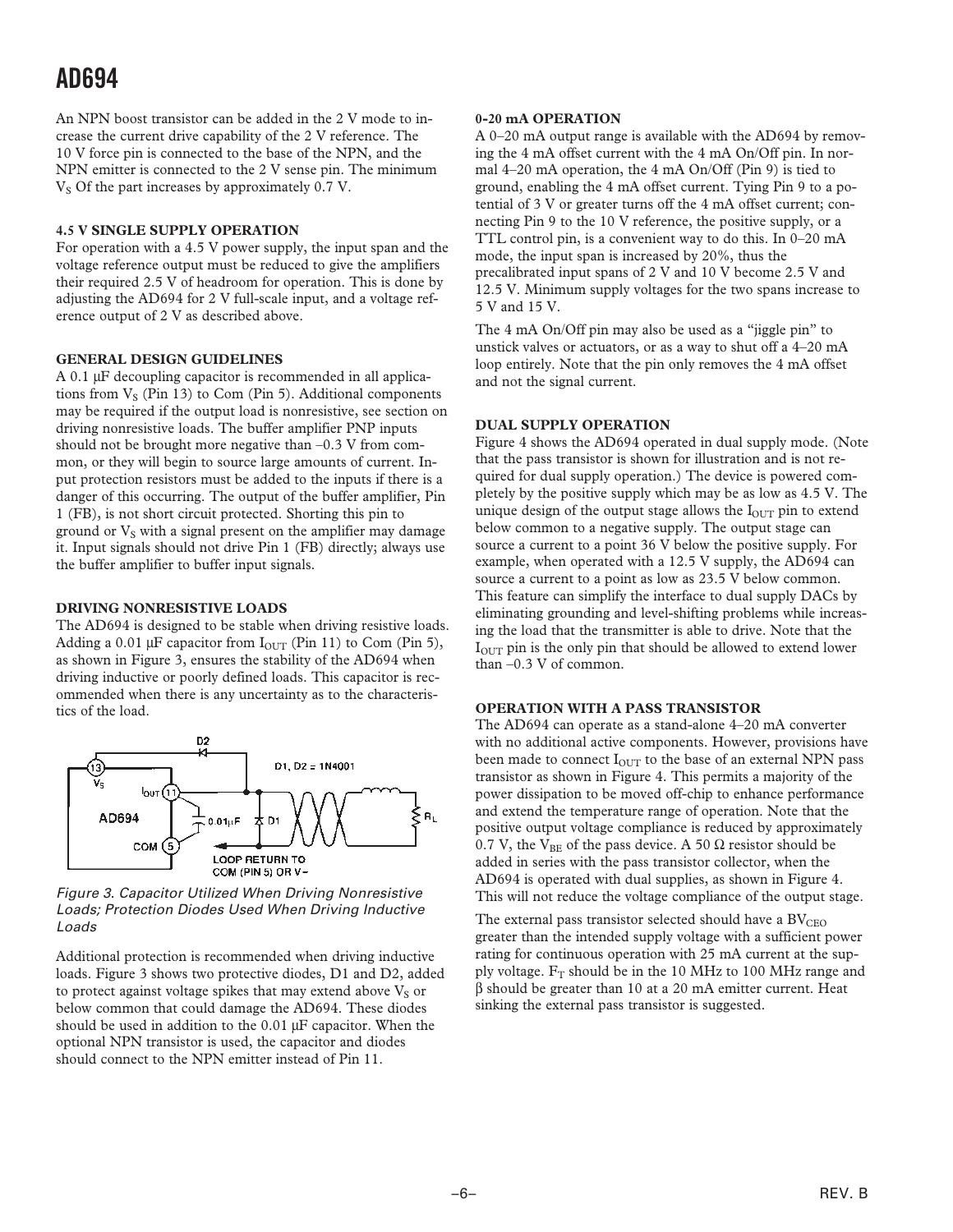

Figure 4. Using Optional Pass Transistor to Minimize Self-Heating Errors; Dual Supply Operation Shown

#### **POWER DISSIPATION CONSIDERATIONS**

The AD694 is rated for operation over its specified temperature without the use of an external pass transistor. However, it is possible to exceed the absolute maximum power dissipation, with some combinations of power supply voltage and voltage reference load. The internal dissipation of the part can be calculated to determine if there is a chance that the absolute maximum dissipation may be exceeded. The die temperature must never exceed 150°C.

Total power dissipation  $(P_{TOT})$ , is the sum of power dissipated by the internal amplifiers, P (Standing), the voltage reference,  $P(V_{REF})$  and the current output stage,  $P(I_{OUT})$  as follows:

$$
P_{TOT} = P (Standing) + P (V_{REF}) + P (I_{OUT})
$$

where:

 $P$  (*Standing*) = 2 mA (max)  $\times$  V<sub>s</sub>  $P(V_{REF}) = (V_S - V_{REF}) \times I_{VREF}$  $P(I_{OUT})$  (V<sub>S</sub> – V<sub>OUT</sub>)  $\times$  I<sub>OUT</sub> (max):

> $I<sub>OUT</sub>$  (*max*) may be the max expected operating current, or the overdriven current of the device.

 $P(I_{OUT})$  drops to (2 V ×  $I_{OUT}$ ) if a pass transistor is used.

Definitions:

 $V_{REF}$  = output voltage of reference  $I_{VREF}$  = output current of reference  $V_S$  = supply voltage  $V_{OUT}$  = voltage at  $I_{OUT}$  pin.

An appropriate safety factor should be added to  $P_{TOT}$ .

The junction temperature may be calculated with the following formula:

 $T_{\tilde{\jmath}} = P_{TOT} (\theta_{\tilde{\jmath}C} + \theta_{CA}) + T_{AMBIENT}$ 

 $\theta_{\text{IC}}$  is the thermal resistance between the chip and the package (case),  $\theta_{CA}$  is the thermal resistance between the case and its surroundings and is determined by the characteristics of the thermal connection of the case to ambient.

For example, assume that the part is operating with a  $V<sub>S</sub>$  of 24 V in the CERDIP package at 50°C, with a 1 mA load on the 10 V reference. Assume that  $I_{\text{OUT}}$  is grounded and that the max  $I_{\text{OUT}}$ would be 20 mA. The internal dissipation would be:

$$
P(r_{\text{O}\text{D}}) = 2 \, \text{mA} \times 24 \, \text{V} + (24 \, \text{V} - 10 \, \text{V}) \times 1 \, \text{mA} + (24 \, \text{V} - 0 \, \text{V}) \times 20 \, \text{mA}
$$
\n
$$
= 48 \, \text{mW} + 14 \, \text{mW} + 480 \, \text{mW} = 542 \, \text{mW}
$$

Using  $\theta_{\text{IC}}$  of 30°C/W and  $\theta_{\text{CA}}$  of 70°C/W (from specifications page), the junction temperature is:

$$
T_{\tilde{J}} = 542 \text{ mW} (30^{\circ}\text{C/W} + 70^{\circ}\text{C/W}) + 50^{\circ}\text{C} = 104.2^{\circ}\text{C}
$$

The junction temperature is in the safe region.

Internal power dissipation can be reduced either by reducing the value of  $\theta_{CA}$  through the use of air flow or heat sinks, or by reducing  $P_{TOT}$  of the AD694 through the use of an external pass transistor. Figure 5 shows the maximum case and still air temperatures for a given level of power dissipation.



Figure 5. Internal Power Dissipation in mW

#### **ADJUSTMENT PROCEDURES**

The following sections describe methods for trimming the output current offset, the span, and the voltage reference.

#### **ADJUSTING 4 mA ZERO**

The 4 mA zero current may be adjusted over the range of 2 mA to 4.8 mA to accommodate large input signal offsets, or to allow small adjustment in the zero current. The zero may be adjusted by pulling up or down on Pin 6 (4 mA Adj) to increase or decrease the nominal offset current. The 4 mA Adj. (Pin 6) should not be driven to a voltage greater than 1 V. The arrangement of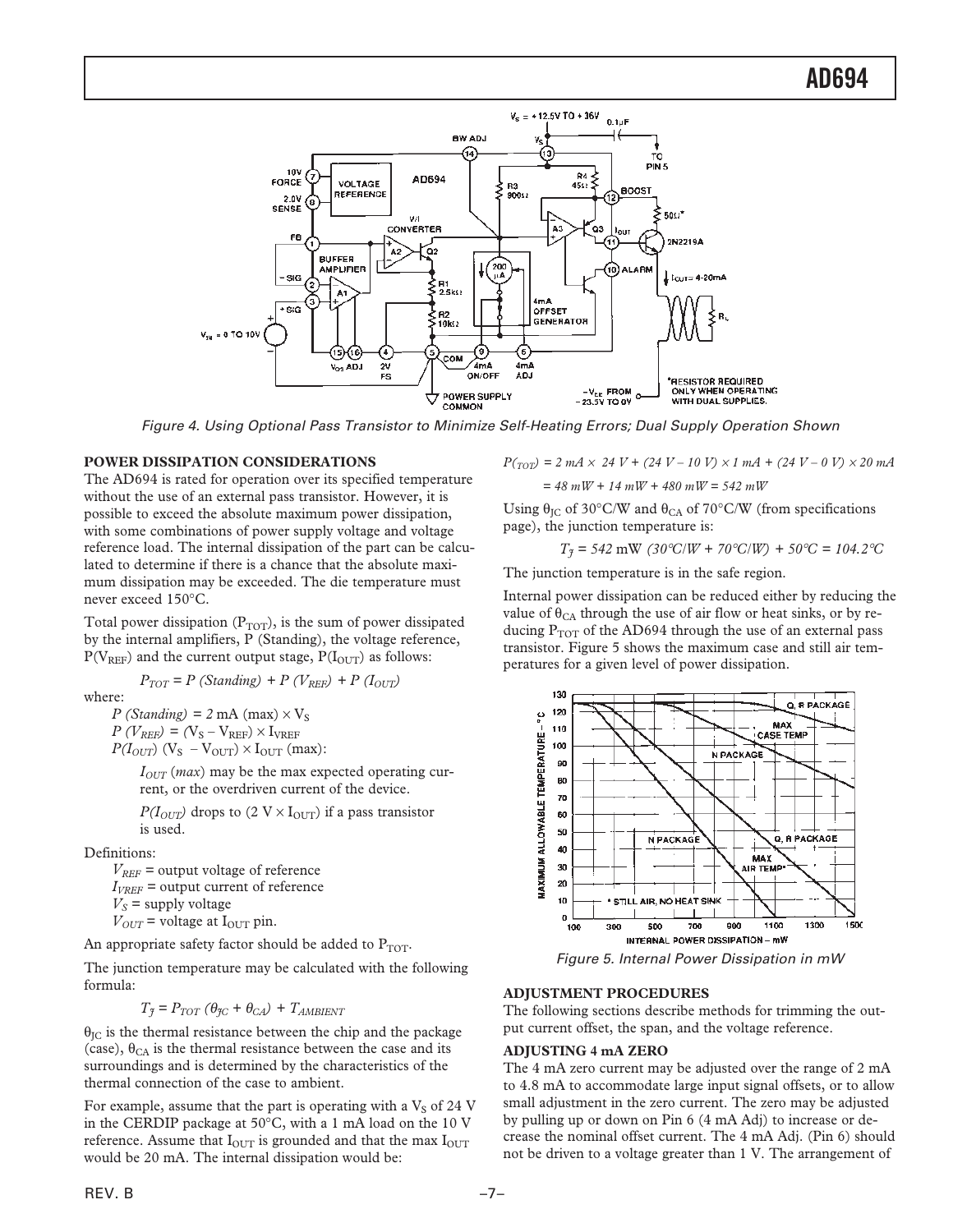Figure 6 will give an approximately linear adjustment of the 4 mA offset within fixed limits. To find the proper resistor values, first select X, the desired range of adjustment as a fraction of 4 mA. Substitute this value in the appropriate formula below along with the chosen reference output voltage ( $V_{REF}$  = 2 V or 10 V usually), to determine the resistor values required.

$$
R_P = 180 \Omega (1/X - 4.5)
$$

 $R_F$  = 500  $\Omega$  [( $V_{REF}$  / 1.22 V) – 0.18 – 0.82X][1/X – 4.5]

These formulae take into account the  $\pm 10\%$  internal resistor tolerance and ensure a minimum adjustment range for the 4 mA offset. For example, assume the 2 V reference option has been selected. Choosing  $X = 0.05$ , gives an adjustment range of  $\pm 5\%$ of the 4 mA offset.

$$
R_P = 180 \Omega (1/0.05 - 4.5) = 2.79 k\Omega
$$
  
\n
$$
R_F = 500 \Omega [(2 V / 1.22) - 0.18 - 0.82 \times 0.05][1/0.05 - 4.5]
$$
  
\n= 10.99 k\Omega

These can be rounded down to more convenient values of 2.5 kΩ and 9.76 kΩ. In general, if the value of  $R_p$  is rounded down slightly, the value of  $R_F$  should be rounded down proportionately, and vice versa. This helps to keep the adjustment range symmetrical.



Figure 6. Optional 4 mA Zero Adjustment

#### **ADJUSTING SPAN FOR 10 V FS**

When the AD694 is configured with a 10 V input full-scale the span maybe adjusted using the network shown in Figure 7. This scheme allows an approximately linear adjustment of the span above or below the nominal value. The span adjustment does not interact with the 4 mA offset. To select  $R_s$  and  $R_T$ , choose



Figure 7. Span Adjustment, 10 V Full Scale

X, the desired adjustment range as a fraction of the span. Substitute this value in the appropriate formula below.

$$
R_T = 1.8 k\Omega ((1 - X)/X)
$$
  
\n
$$
R_S = 9 k\Omega [1 - 0.2 (1 + X) (1 - X)] / 2X
$$

These formulae take into account the  $\pm 10\%$  absolute resistor tolerance of the internal span resistors and ensure a minimum adjustment range of the span. For example, choosing the adjustment range to be  $\pm 2\%$ , or 0.02 gives:

 $R_T = 1.8 k\Omega$  ((1 – 0.02) / 0.02) = 88.2 kΩ.  $R_S = 9 k\Omega [1 - 0.2 (1 + 0.02) (1 - 0.02)] / (2 \times 0.02) =$ *175.5 k*Ω

These values can be rounded up to the more convenient values of 100 kΩ and 198 kΩ. In general, if  $R_T$  is rounded up, then the value of  $R<sub>S</sub>$  should be rounded up proportionally, and vice versa.

#### **ADJUSTING SPAN FOR 2 V FS**

The precalibrated 2 V full-scale range requires a different adjustment scheme due to the single supply nature of the AD694. Figure 8 shows an adjustment scheme that allows an approximately linear adjustment of the 2 V span plus or minus the nominal value. The span adjustment does not affect the value of the 4 mA offset current.

To find the proper resistor values first select X, the desired range of adjustment as a fraction of the output span. Substitute this value into the following formulae:

$$
R_A = 2 \times X \times R_B
$$
 where  $R_B$  is greater than 5 K  

$$
R_C = (2.75 \ k\Omega \times X) / (1 - 0.275 X)
$$

These formulae take into account the  $\pm 10\%$  absolute tolerance of the internal span resistors and ensure a minimum adjustment range.

For example, choosing the adjustment range to be  $\pm 320$  µA of FS or,  $\pm 2\%$ , let X = 0.02. Thus:

Setting R<sub>B</sub> = 10 K, then R<sub>A</sub> = 2(.02) × 10 kΩ = 400 Ω  $R_C = (2.75 \text{ k}\Omega \times 0.02) / (1 - 0.275 \times (0.02)) = 55.3 \Omega$ 

The value of  $R<sub>C</sub>$  can be rounded to the more convenient value of 49.9 Ω. In general, if  $R_A$  is rounded up, then  $R_C$  should be rounded up proportionally, and vice versa; rounding up will increase the range of adjustment.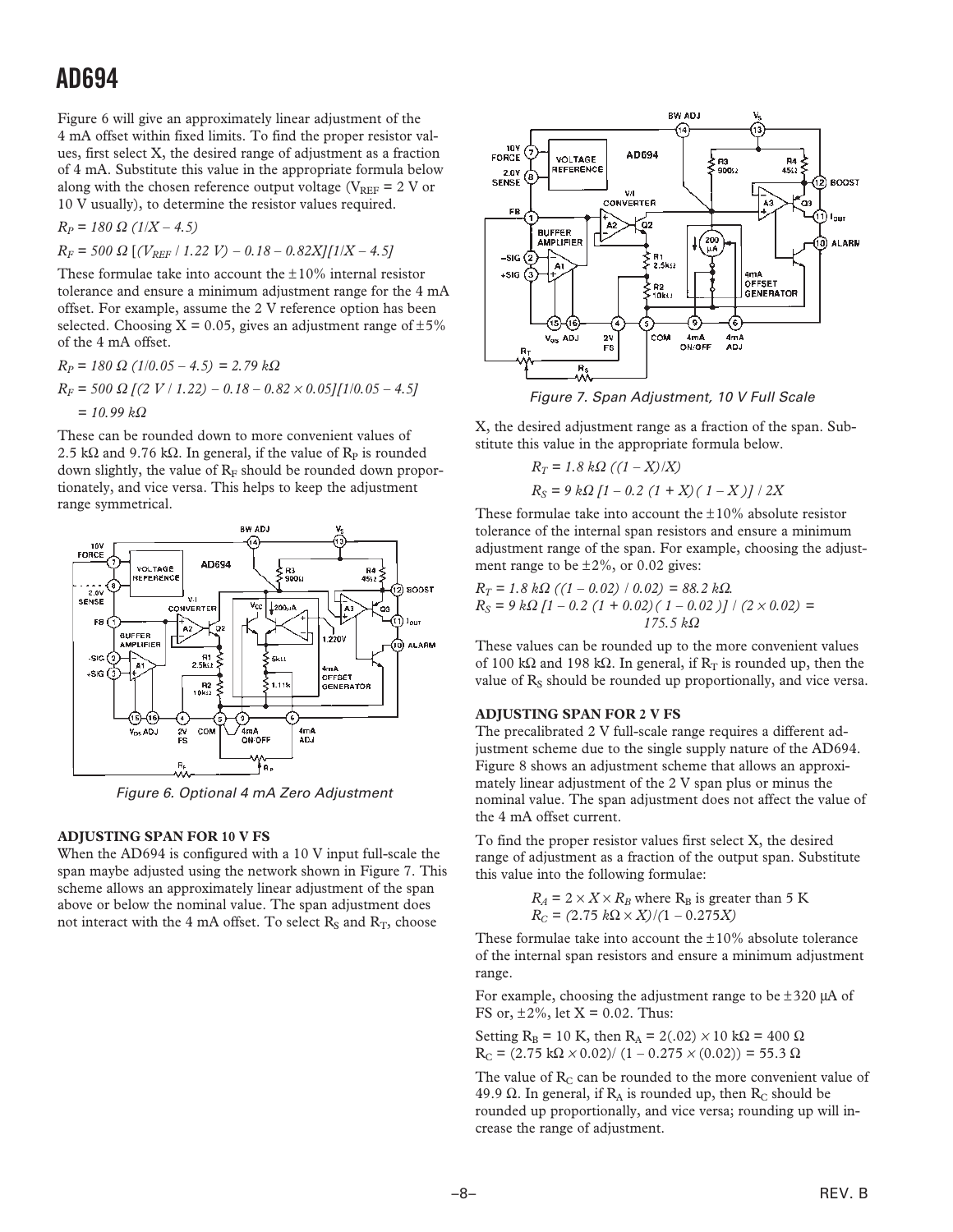

Figure 8. Span Adjustment, 2 V Full Scale

#### **PROGRAMMING OTHER SPANS**

There are two methods for programming input spans less than 10 V. The first decreases the input span by programming a noninverting gain into the buffer amplifier. For example, to achieve an input span of 0–5 V, the AD694 is set in its 10 V full-scale mode and the buffer amplifier is configured with a noninverting gain of 2 by adding 2 resistors. Now a 5 V signal at +Sig results in a 10 V full-scale signal at FB (Pin 1), the input to the V/I. This method requires that the V/I be programmed to a 10 V full scale for input spans between 2 V to 10 V. It should be programmed to a 2 V full scale if input spans of less than 2 V are required. This adjustment scheme makes the accuracy of the span adjustment dependent upon the ratio accuracy of the required gain resistors. Thus, it is possible to accurately configure spans other than 2 V or 10 V without using trimming potentiometers, given that the resistor ratios are sufficiently accurate. A supply voltage of 12.5 V is required for spans between 2 V and 10 V. Spans below 2 V require a  $V<sub>S</sub>$  of 4.5 V or greater.

A second method, allows other spans of less than 10 V to be programmed when supply voltage is less than 12.5 V. Since the AD694 amplifiers require 2.5 V of headroom for operation, a 5 V full-scale input is possible with a 7.5 V supply. This is achieved by placing a resistor, in parallel with R2, (2 V FS [Pin 4] to Com [Pin 5]), to adjust the transconductance of the V/I converter without a headroom penalty. A disadvantage of this method is that the external resistor must match the internal resistor in a precise manner, thus a span trim will be required. The value should be chosen to allow for the  $\pm 10\%$  uncertainty in the absolute value of the internal resistor R2.

#### **ADJUSTING REFERENCE OUTPUT**

Figure 9 shows one method of making small adjustments to the 10 V reference output. This circuit allows a linear adjustment range of  $\pm 200$  mV. The 2 V reference may also be adjusted but only in the positive direction.

Other reference voltages can be programmed by adding external resistors. For example, a resistor placed in parallel with R5 can be added to boost the reference output as high as 20 V. Conversely, a resistor in parallel with R6 can be used to set the reference voltage to a value between 2 V and 10 V. The output voltage  $V_{REF}$  = 2 V (R6 + R5)/R5. In choosing external

adjustment resistors remember that the internal resistors, while ratio matched to a high degree of accuracy, have an absolute resistor tolerance of only  $\pm 10\%$ . Be prepared to compensate for this if a precise voltage other than the precalibrated values of 2 V or 10 V is required.



Figure 9. 10 V Reference Output Adjustment

#### **BANDWIDTH CONTROL**

The bandwidth of the AD694 can be limited to provide noise filtering. This is achieved by connecting an external capacitor from BW ADJ (Pin 14) to  $V_S$  (Pin 13) as shown in Figure 10. To program the bandwidth, substitute the desired bandwidth in Hz, into the formula below to determine the required capacitor.

$$
C = 1/(2\pi \times BW \times 900\Omega)
$$

The bandwidth chosen will vary  $\pm 10\%$  due to internal resistor tolerance, plus an additional amount due to capacitor tolerance.

This method of bandwidth control is not recommended as a way to filter large high frequency transients in the input signal. It is recommended that frequencies greater than the BW of the buffer amplifier be eliminated with an input filter to avoid rectification of noise by the input amplifiers.



Figure 10. Noise Filtering with an External Capacitor

#### **BUFFER AMPLIFIER OFFSET ADJUST**

The buffer amplifier input voltage offset has been laser trimmed to a high degree of accuracy; however, there may be occasions when an offset trim is desired. Figure 11 shows the adjustment method; a trim range of greater than  $\pm 2.5$  mV is available with this scheme. It is not recommended that this adjustment method be used to affect the 4 mA offset current as the trim will induce offset drift into the buffer amplifier. The buffer amplifier will drift approximately 1  $\mu$ V/°C for each 300  $\mu$ V of induced offset. To adjust the 4 mA offset current refer to the Adjusting 4 mA Zero section.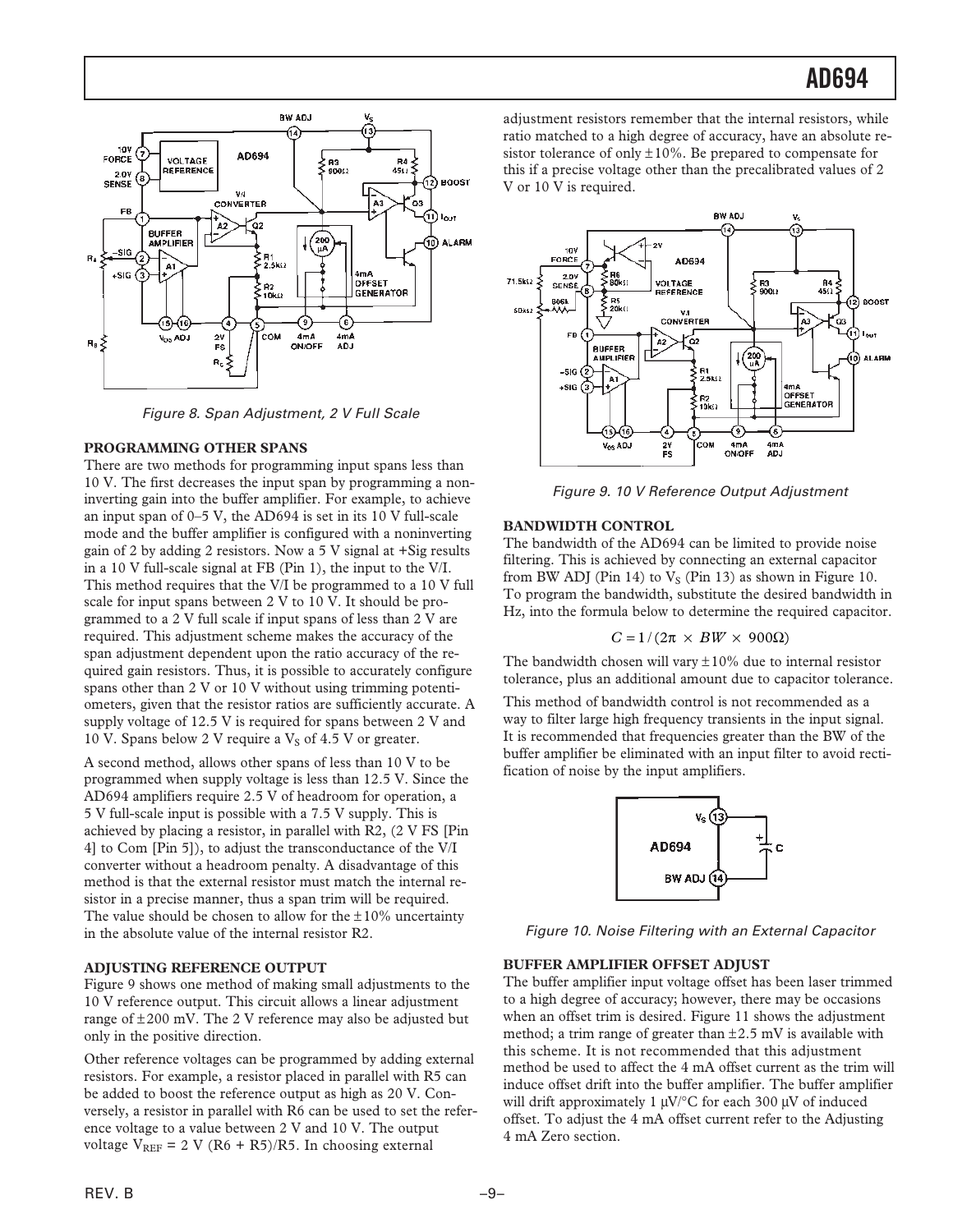

Figure 11. Buffer Amplifier  $V_{OS}$  Adjustment

#### **ALARM CIRCUIT**

The AD694 has an alarm circuit which warns of open circuit conditions at  $I_{\text{OUT}}$  (Pin 11), or of attempts to drive the voltage at  $I_{\text{OUT}}$  higher than  $V_S - 2$  V. The alarm transistor will pull down if an out of control condition is sensed. The alarm current is limited to about 20 mA.

Figure 12 shows a typical application. In a digital/analog system the alarm can provide a TTL signal to a controller. The collector of the alarm transistor is tied to the system logic supply through a 20 k $\Omega$  pull-up resistor. The alarm is off in normal operation and the voltage at the alarm pin is high. In the event that the wire from  $I_{\text{OUT}}$  (Pin 11) is opened, or if a large input overdrive forces  $I_{\text{OUT}}$  too close to  $V_{\text{S}}$ , then the alarm pin is driven low. This configuration is compatible with CMOS or TTL logic levels. The alarm transistor can also be used to directly drive an LED or other indicators.



Figure 12. Using the Alarm to Drive a TTL Gate

#### **APPLICATIONS**

#### **CURRENT OUTPUT DAC INTERFACE**

The AD694 can be easily interfaced to current output DACs such as the AD566A to construct a digital to 4–20 mA interface as shown in Figure 13. The AD694 provides the voltage reference and the buffer amplifier necessary to operate the DAC. Only simple connections are necessary to construct the circuit. The 10 V reference of the AD694 supplies reference input of the AD566. The buffer amplifier converts the full-scale current to +10 V utilizing the internal resistors in the DAC; therefore the AD694 is configured for a 10 V full-scale input. A 10 pF capacitor compensates for the 25 pF output capacitance of the DAC. An optional 100  $\Omega$  trim resistor ( $R_T$ ) allows the full-scale to be trimmed, a 50  $\Omega$  resistor may be substituted if a trim is not required; accuracy will be typically  $\pm 1$  LSB and the trim does not affect the 4 mA offset. Care should be taken in managing the circuit grounds. Connections from AD694 Pins 9, 3 and AD566 Pins 3 and 7 should be as short as possible and to a single point close to Pin 5 of the AD694. Best practice would have separate connections to the star ground from each pin; this is essential

for the AD566 power ground from Pin 12. The 4–20 mA output (Pin 11) must have a return path to the power ground. The return line from the load may be connected to the power ground, or to the –15 V supply based upon the size of the load to be driven, and on power dissipation considerations.

**SINGLE-SUPPLY DIGITAL TO 4–20 mA INTERFACE**

A 12 bit input to 4–20 mA output interface can be constructed that operates on a single 15 V supply. The DAC is operated in its voltage switching mode; this allows the DAC, when supplied with a voltage reference of less than 2.5 V, to provide an output voltage that is proportional to the digital input code and ranges from 0 V to  $V_{REF}$ . The AD694 voltage reference is connected to supply 2 V and the input stage is set to a 2 V full scale; the input buffer amplifier serves to buffer the voltage output from the DAC. Connected in this manner, a full-scale DAC input code will result in a 20 mA output and an all 0 code will result in a 4 mA output. The loading on the AD694 voltage reference is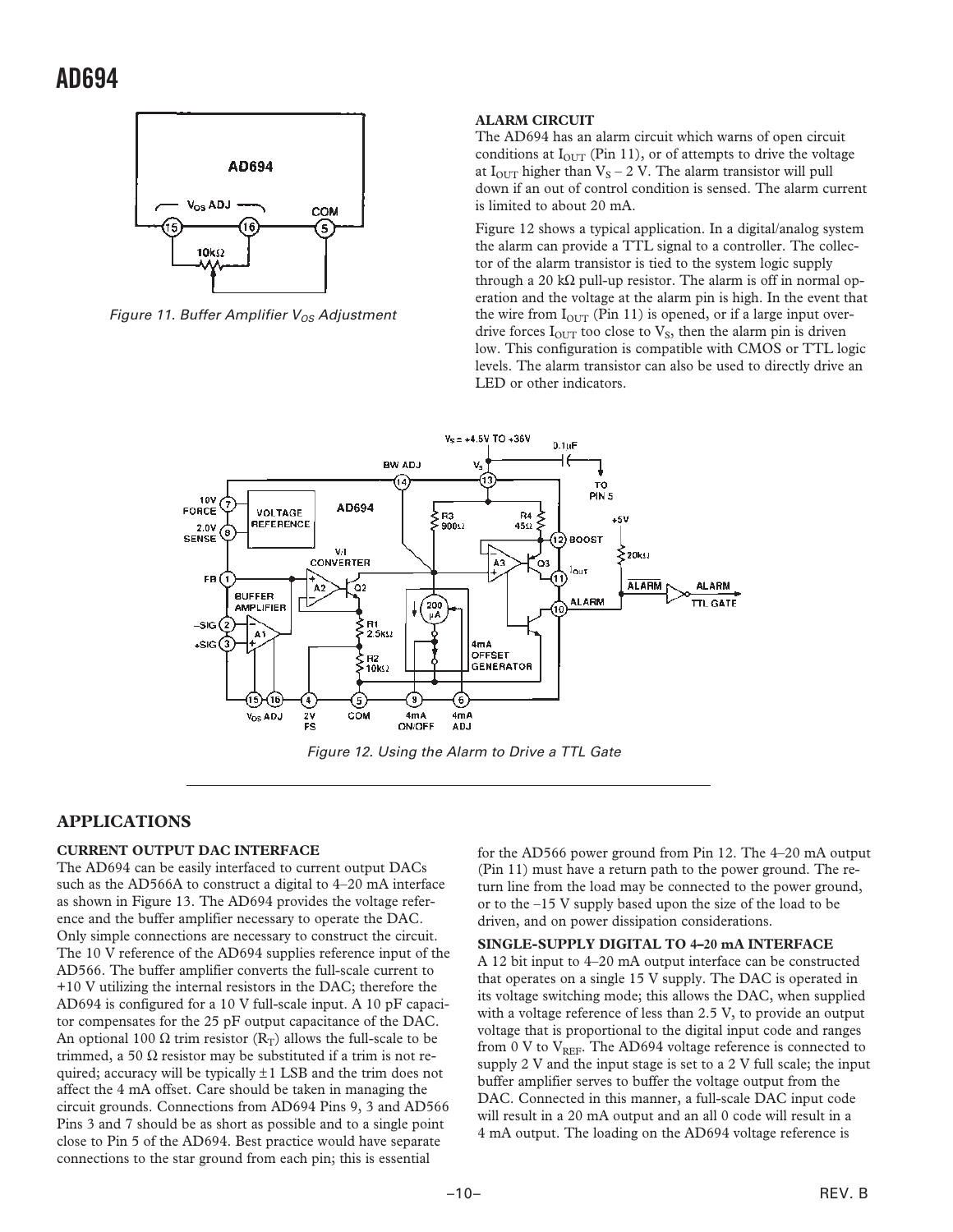

Figure 13. Digital to 4–20 mA Interface Using a Current Steering DAC



Figure 14. Single-Supply Digital Input to 4–20 mA Output

code dependent, and the response time of the circuit will be determined by the reaction of the voltage reference. The supply voltage to the AD7541A should be kept close to 15 V. If  $V_s$  is reduced significantly from 15 V the differential nonlinearity of the DAC will increase and the linearity will be degraded.

In some applications it is desirable to have some underrange and overrange in the 4–20 mA output. For example, assume an over and under range capability of  $\pm 5\%$  of span is needed, then the output current range corresponding to the full scale of the DAC is 3.2 mA to 20.8 mA. To accomplish this, the span of the AD694 would be increased 10% to 17.6 mA by adding a noninverting gain of 1.1 to the buffer amplifier. The 4 mA offset would then be reduced by 0.8 mA, by utilizing the adjustment scheme explained in Adjusting 4 mA Zero section. Then a digital input from all zero code to full scale would result in an output current of 3.2 mA to 20.8 mA.

#### **LOW COST SENSOR TRANSMITTER**

Sensor bridges typically output differential signals in the 10 mV to 100 mV full-scale range. With an AD694, a dual op amp, and some resistors, an instrumentation amplifier front end can be added which easily handles these types of low level signals.

The traditional 3 op amp instrumentation amplifier is built using an AD708 dual op amp for the front end, and the AD694's buffer amplifier is used for the subtractor circuit, as shown in Figure 15. The AD694's 2 V reference is used to provide a "ground" of 2 V that ensures proper operation of the in amp over a wide common mode range. The reference pin of the subtractor circuit is tied to the 2 V reference (point C). A 2 kΩ pull-down resistor ensures that the voltage reference will be able to sink any subtractor current. The 2 V FS (Pin 4) is attached to the 2 V reference; this offsets the input range of the V/I converter 2 volts positive, to match the "ground" of the in amp.

The AD694 will now output a 4–20 mA output current for a 0 V to 2 V differential swing across  $V_A$ . The gain of the in amp front end is adjusted so that the desired full-scale input signal at  $V_{IN}$  results in a  $V_A$  of 2 V. For example a sensor that has a 100 mV full scale will require a gain of 20 in the front end. The gain is determined according to the equation:

 $G = [2R_S/Rg] + 1$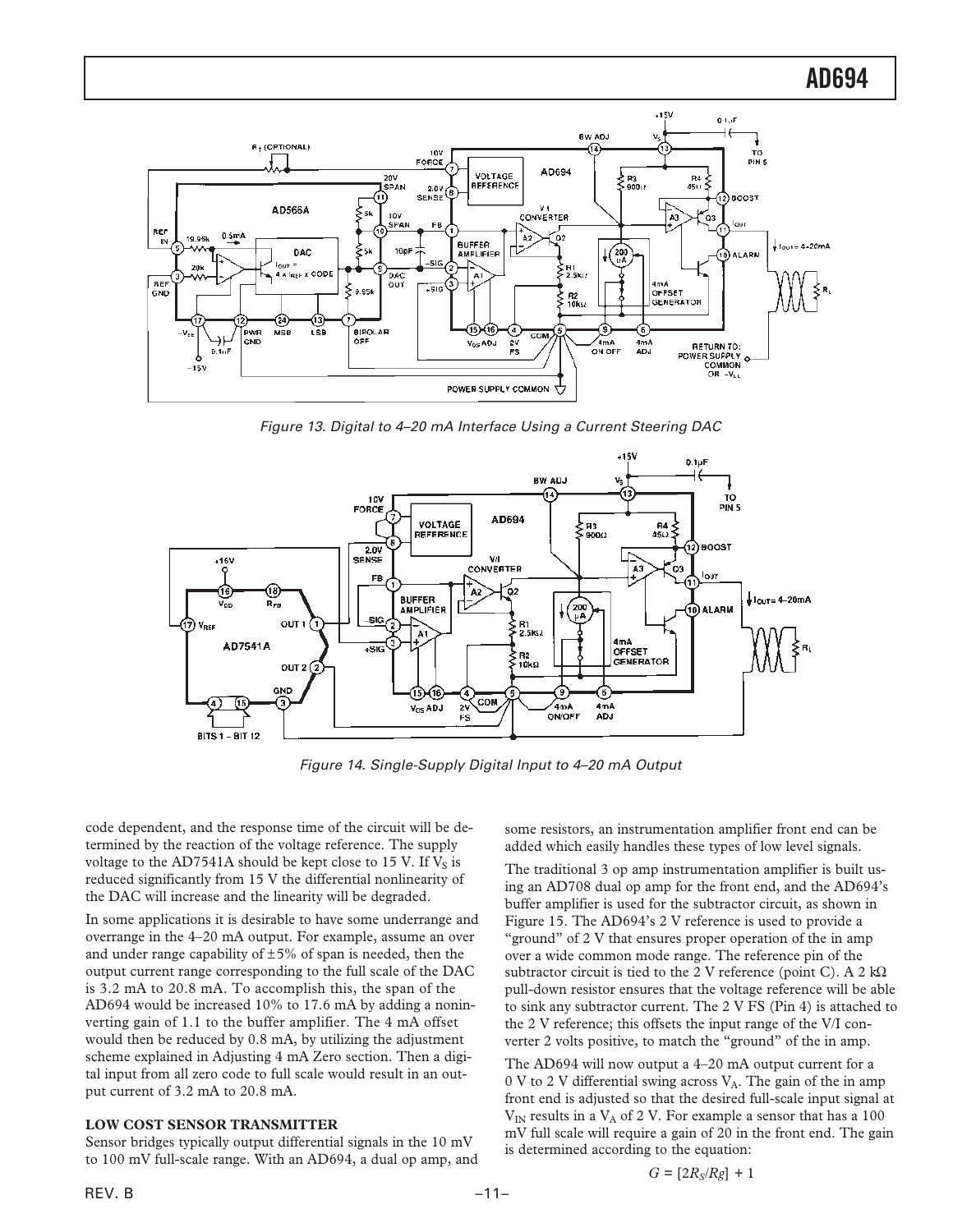

Figure 15. Low Cost Sensor Transmitter

The circuit shown, will convert a positive differential signal at  $V_{IN}$  to a 4–20 mA current. The circuit has common-mode range of 3 V to 8 V. The low end of the common-mode range is limited by the AD708's ability to pull down on  $R<sub>S</sub>$ . A single supply amplifier could be used instead to extend the common-mode range down to about 1.5 V.

As shown, the circuit handles positive differential signals ( $V_{IN}$ positive). To handle bipolar differential signals ( $V_{IN}$  is positive or negative), the reference pin of the in amp (Point C) must be offset positively from the 2 V reference. For example, disconnecting Point C from the 2 V reference and connecting it to a 3 V source would result in a  $V_A$  of 1 V (or half scale) for a zero volt differential input from the sensor.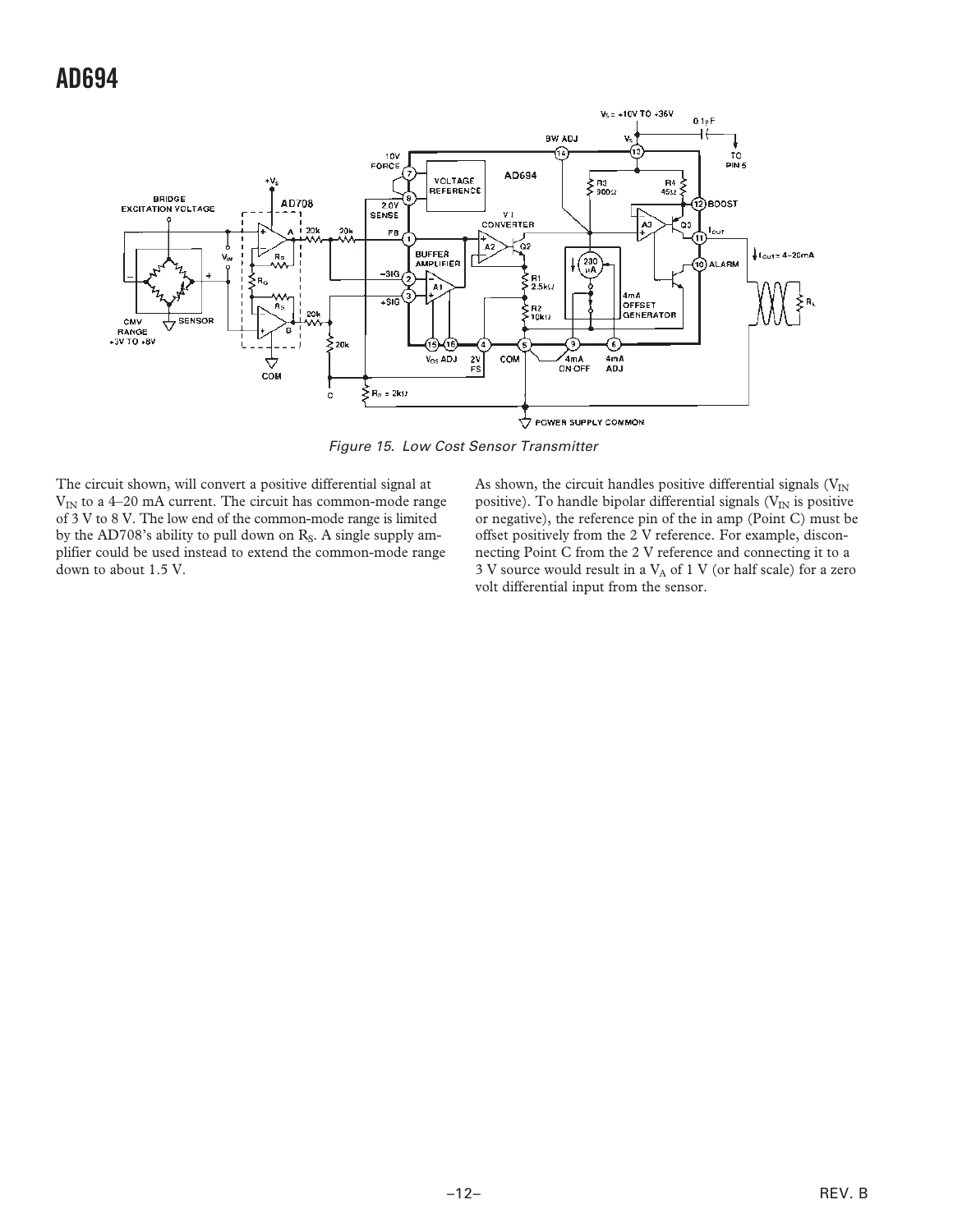#### **OUTLINE DIMENSIONS**

#### **16-Lead Ceramic DIP-Glass Hermetic Seal Package [CERDIP]**

**(Q-16)**

Dimensions shown in millimeters and (inches)



**CONTROLLING DIMENSIONS ARE IN MILLIMETERS; INCH DIMENSIONS (IN PARENTHESES) ARE ROUNDED-OFF MILLIMETER EQUIVALENTS FOR REFERENCE ONLY AND ARE NOT APPROPRIATE FOR USE IN DESIGN**

**16-Lead Plastic Dual-in-Line Package [PDIP] (N-16)**

Dimensions shown in millimeters and (inches)



**CONTROLLING DIMENSIONS ARE IN MILLIMETERS; INCH DIMENSIONS (IN PARENTHESES) ARE ROUNDED-OFF MILLIMETER EQUIVALENTS FOR REFERENCE ONLY AND ARE NOT APPROPRIATE FOR USE IN DESIGN**

#### **16-Lead Standard Small Outline Package [SOIC] Wide Body**

**(R-16)**

Dimensions shown in millimeters and (inches)



**CONTROLLING DIMENSIONS ARE IN MILLIMETERS; INCH DIMENSIONS (IN PARENTHESES) ARE ROUNDED-OFF MILLIMETER EQUIVALENTS FOR REFERENCE ONLY AND ARE NOT APPROPRIATE FOR USE IN DESIGN COMPLIANT TO JEDEC STANDARDS MS-013AA**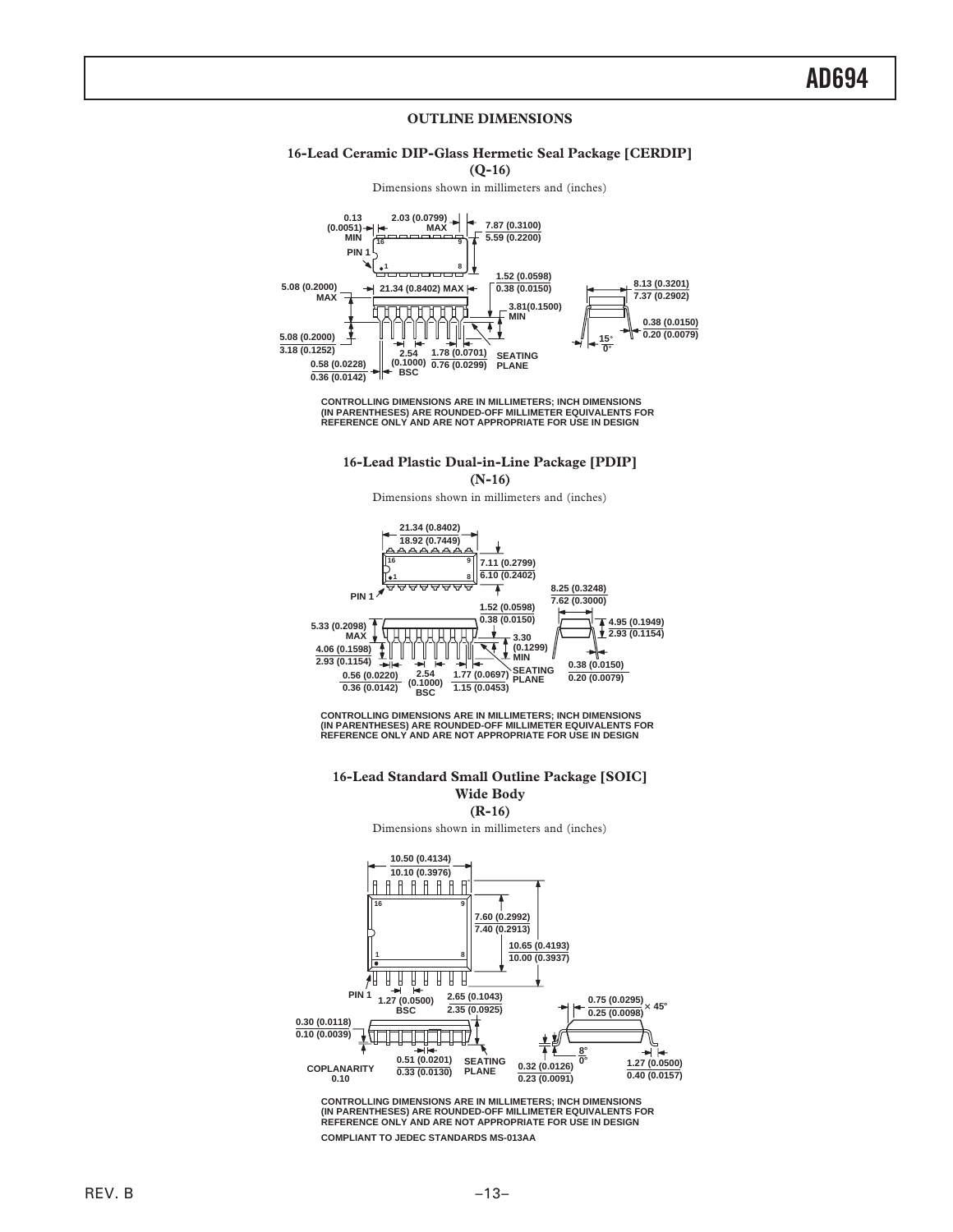# **Revision History**

| Location                                       | Page |
|------------------------------------------------|------|
| 8/02-Data Sheet changed from REV. A to REV. B. |      |
|                                                |      |